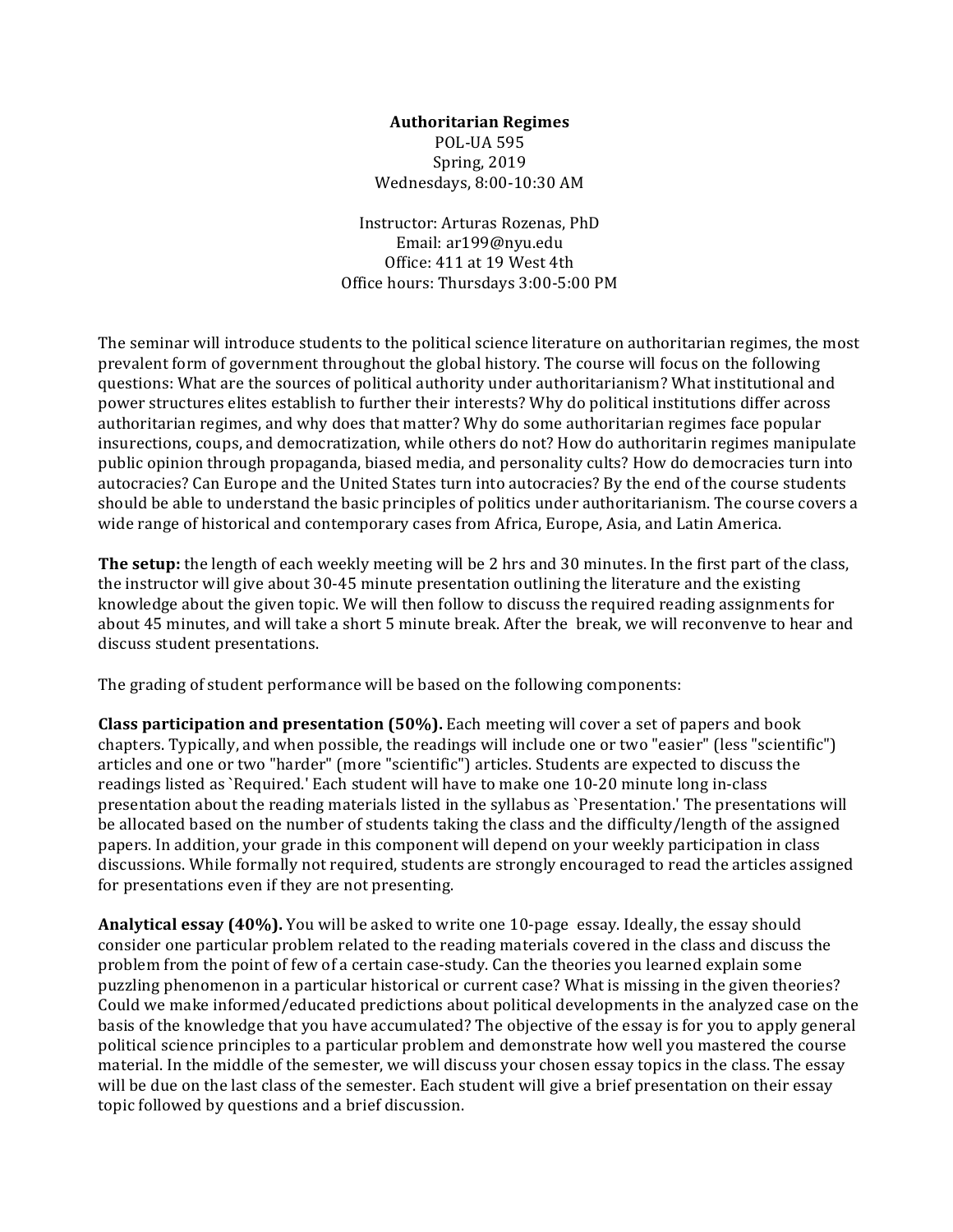**Book review/discussion (10%).** Your will have to read one book from the below list. During the prelast class of the semester, we will have a book club-style discussion of book that you have read.

Adam Hochschild, *King Leopold's Ghost: The Story of Greed, Terror, and Heroism in Colonial Africa*, Houghton Mifflin, 1998.

Mario Vargas Llosa, *The Feast of the Goat*, Picador USA, 2001.

Kanan Makiya, *The Republic of Fear: The Politics of Modern Iraq*, University of California Press, 1989.

Heraldo Munoz, *In the Dictator's Shadow: Life Under Augusto Pinochet*, Basic Books, 2008.

Peter Godwin, *The Fear: Robert Mugabe and the Martyrdom of Zimbabwe, Little, Brown and Company, 2011*.

Sinclair Lewis, *It Can't Happen Here*, 1935

#### **WEEKLY TOPICS**

#### **1.** *1/30 Introduction*

Overview the course requirements, materials, and topics. Introduction to the basic concepts and questions. Assignments of in-class presentations.

#### **2.** *2/6 Analytical approaches and basic concepts*

How does one analyze authoritarian regimes? What are the key principles of politics under authoritarianism?

#### *Required:*

Machiavelli N., *The Prince*, Chapter 17 "Of Cruelty and Clemency, and Whether it is Better to be Loved or Feared."

Wintrobe R., 1998, *Political Economy of Dictatorship*, Chapter 2 "The Dictator's Dilemma", pages 20-42.

#### *Presentation:*

Svolik, M. W. *The Politics of Authoritarian Rule*, Cambridge University Press, 2012, Chapter 1 "Introduction" and Chapter 2 "The World of Authoritarian Politics"

#### **3.** *2/13 Leadership succession*

Political survival is the ultimate incentive of all leaders, as we learn in week 2. In the absence of the electoral mechanism through which leaders are replaced in democracies, how do leaders get replaced in authoritarian states? We will try to understand why some leadership transitions are peaceful and others are not.

#### *Required:*

Nathan A.J., 2003, "Authoritarian Resilience: China's Changing of the Guard," *Journal of Democracy*,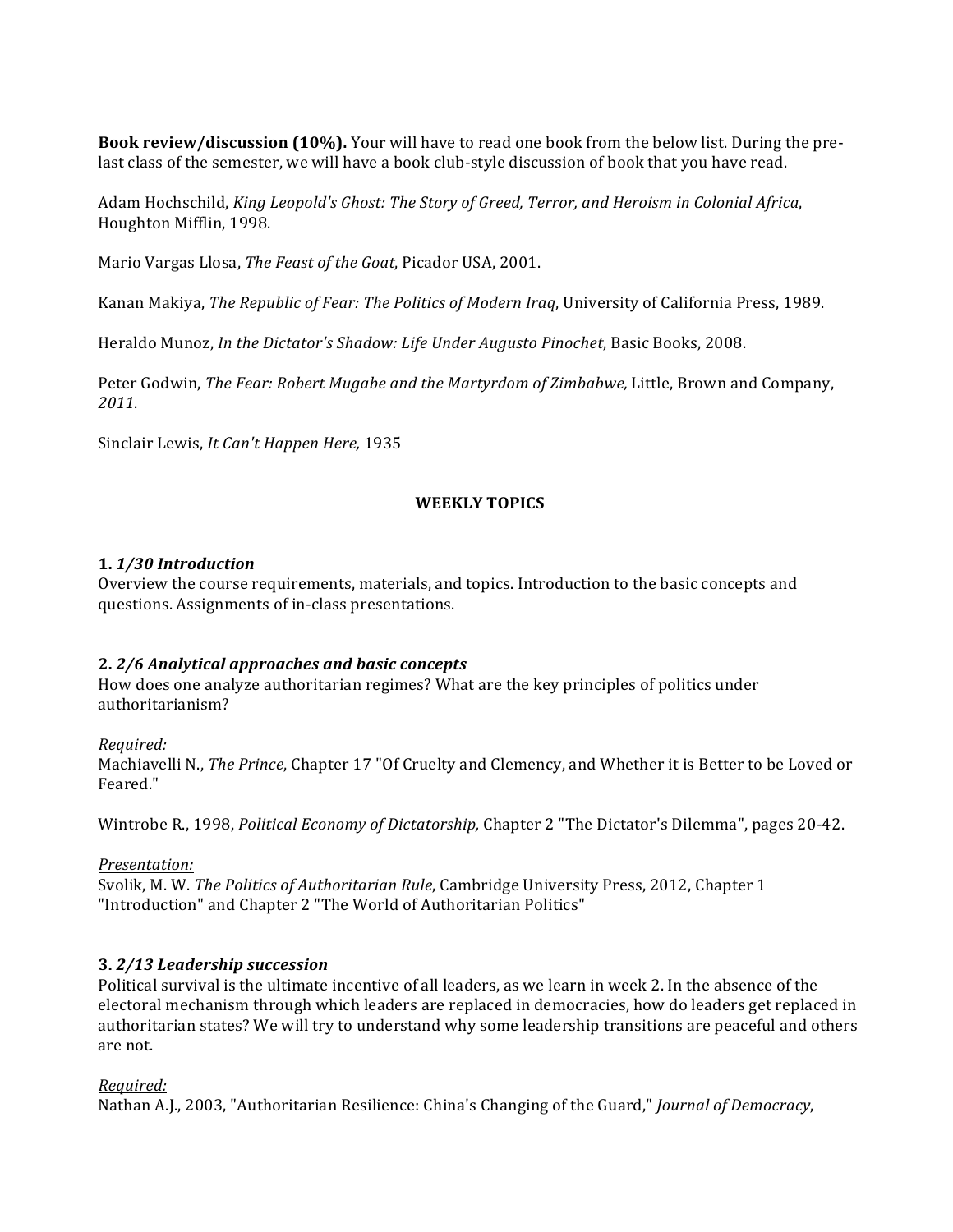### $14(1)$ , pages 6-17.

A. Kokkonen and A. Sundell, "Delivering stability—primogeniture and autocratic survival in European monarchies 1000–1800," *American Political Science Review*, 108 (2014), pp. 438–453.

### *Presentations:*

Hughes A., May R., 1988, "The politics of Succession in Black Africa," *Third World Quarterly*, 10(1), pages 1-22.

L. Blaydes and E. Chaney, "The feudal revolution and Europe's rise: Political divergence of the Christian west and the Muslim world before 1500 CE," *American Political Science Review*, 107 (2013), pp. 16-34.

### **4. 2/20** *Political parties under authortitarianism*

Political parties are among the most important instruments of political survival under authoritarianism. Why having a political party is important? Why some autocrats allow multiple political parties, while others permit only one official party?

### *Required:*

McGregor R., 2012, *The Party: The Secret World of China's Communist Rulers*, Harper Collins e-books, Chapter 1 "The Red Machine: The Party and the State."

#### *Presentations:*

Gandhi J. and A. Przeworski, "Authoritarian Institutions and the Survival of Autocrats", *Comparative Political Studies*, 40 (2007), pp. 1279–1301.

Greene K., 2010, "The Political Economy of Authoritarian Single-Party Dominance," *Comparative Political Studies*, 43(7), pages 807-834.

#### **5.** *2/27 Personal rule*

Why do some authoritarian regimes escalate to personalist dictatorships? How do personalist dictatorships work? What are the typical economic, political, and social consequences of the personalist rule?

#### *Required:*

Overy, R. 2006, *The Dictators: Hitler's Germany and Stalin's Russia*, Chapter 1 "Stalin and Hitler: Paths to Dictatorship", pages 1-53.

Reno W., 1997, "Sovereignty and Personal Rule in Zaire," *African Studies Quarterly*, 1(3), pp. 39-64.

#### *Presentation*

Svolik, Milan W. 2012, "The Politics of Authoritarian Rule". Cambridge University Press. Chapter 3, "And Then There Was One! Authoritarian Power-Sharing and the Path to Personal Dictatorship". Note: you are free to ignore section 3.2 (Formal Model).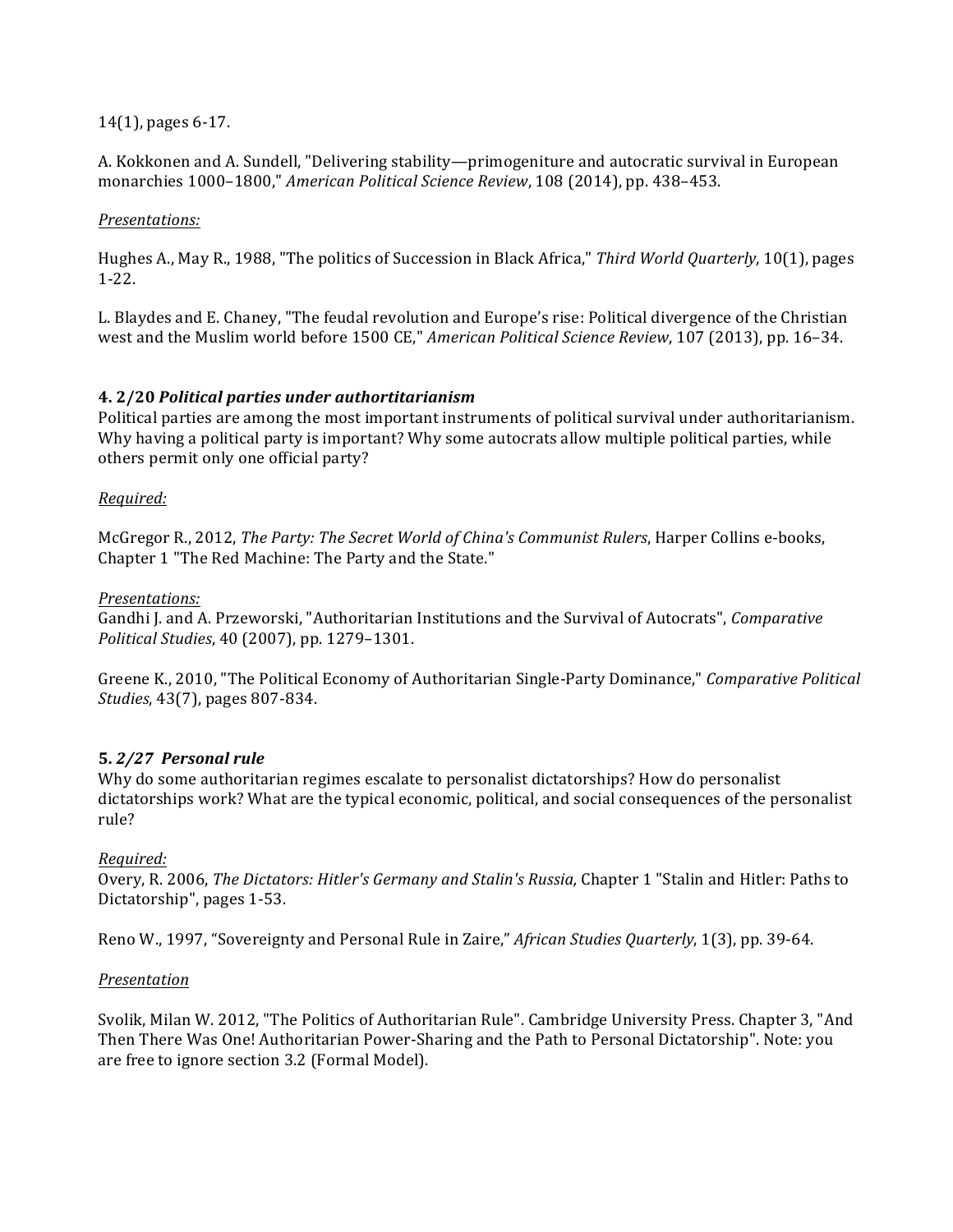## **6.** *3/6 Personality cults and state propaganda*

In their most extreme versions, authoritarian states create grotesque and bizarre machinery of propaganda and personality cults. The readings in this seminar are related to the previous "Personal rule" class but they focus on the nature of political discourse in authoritarian states, not so much the institutions. The key issue we will try to understand is why propaganda in authoritarian states "works," even if its substance is known to be writ large empty.

### *Required:*

Wedeen, L., *Ambiguities of Domination: Politics, Rhetoric, and Symbols in Contemporary Syria*, University of Chicago Press, Chapter 1.

F. M. Marx,"Propaganda and dictatorship," *Annals of the American Academy of Political and Social Science*, 179 (1935), pp. 211-218.

#### *Presentations:*

Huang H., Li Z., 2013, "Propaganda as Signaling", *Comparative Politics*.

Linan, Miguel Vazquez, "History as a propaganda tool in Putin's Russia", *Communist and Post-Communist Studies,* 2010.

### **7.** *3/13 Media bias, censorship, and misinformation*

Information manipulation (quite distinct from propaganda) through biased reporting, censorship, and misinformation campaigns is a highly prevelnt method to control and influence public opinion. This week we will learn what strategies authoritarian governments use for that purpose.

#### *Required:*

G. King, J. Pan, and M. E. Roberts, "How the Chinese government fabricates social media posts for strategic distraction, not engaged argument," *American Political Science Review*, 111 (2017), pp. 484– 501.

#### *Presentations:*

Huang, H. 2017. "A War of (Mis)Information: The Political Effects of Rumors and Rumor Rebuttals in an Authoritarian Country." *British Journal of Political Science* 47(2): 283-312.

Rozenas A. and Stukal D., "How autocrats manipulate economic news: Evidence from Russia's statecontrolled television," *Journal of Politics*, forthcoming.

#### **8.** *3/20 Spring recess*

#### **9.** *3/27 Non-democratic elections*

Most of authoritarian countries nowadays hold elections, even though most often these are not free and not fair elections with the outcome well-known before the votes are counted. What is the purpose of such institutional charade? What types of autocrats are calling elections and how do they run them?

## *Required:*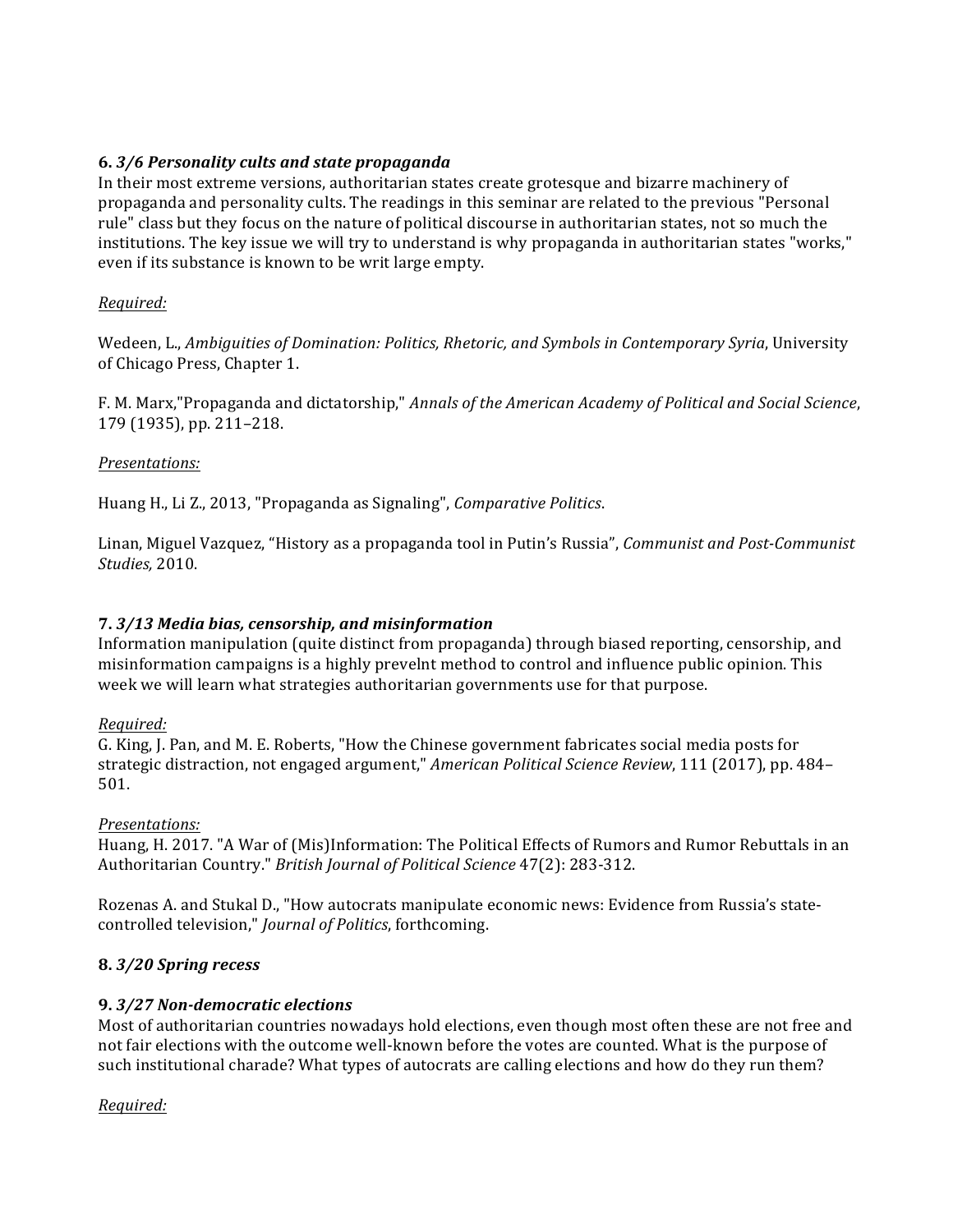B. Magaloni, *Voting for Autocracy: Hegemonic Party Survival and Its Demise in Mexico*, Cambridge University Press, New York, 2006. Chapter 1 "Introduction"

Presentations:

Tucker J. 2007, "Enough! Electoral Fraud, Collective Action Problems, and Post-Communist Colored Revolutions," Perspectives on Politics, Vol. 5(3).

# 10.  $4/3$  Coups, insurgencies, and civil wars

Quite often dictators rule by sword and consequently die by sword. These reading discuss how the ruling style of an authoritarian government is related to its eventual demise and what authoritarian leaders might be doing to prevent it.

## *Required:*

Collier P., 2011, *Wars, Guns, and Votes*, Chapters 6 and 7, pages 141-166.

\*\*Presentation of analytical essay topics. Students will be asked to provide a verbal 3-5 sentence explanation of an essay topic, which will be followed with questions, discussion, and suggestions as to how to proceed.

# *11. 4/10 Repression and violence*

The authoritarian states vary a lot in terms of how much repression they use -- from mild ones to psychotic. The goal of this session is to understand what prompts governments to use political repression, especially at the mass scale, and what consequences does it have on the society, opposition, and the regime itself.

## *Required:*

L. Blaydes, *State of Repression: Iraq under Saddam Hussein*, Princeton University Press, 2018, Chapter 2 "Compliance and Resistance Under Autocracy"

## *Presentation:*

E. Finkel, "The phoenix effect of state repression: Jewish resistance during the Holocaust," American *Political Science Review*, 109 (2015), pp. 339–353.

# **12.** *4/17 Protests, revolutions, and democratization*

Authoritarian leaders are often despised but citizens rebel against them much less often that one would expect. This week's readings try to understand why that is the case.

## *Required:*

Cause, F. G. 2011, "Why Middle East Studies Missed the Arab Spring", *Foreign Affairs*, Vol. 90, pages, 81-90.

K. Beissinger, "The Semblance of Democratic Revolution: Coalitions in Ukraine's Orange Revolution", APSR, 2013.

## *Presentation:*

Kuran, T. 1991, "Now Out of Never: The Element of Surprise in the East European Revolution of 1989", *World Politics*, 44(1), pages 7-48.